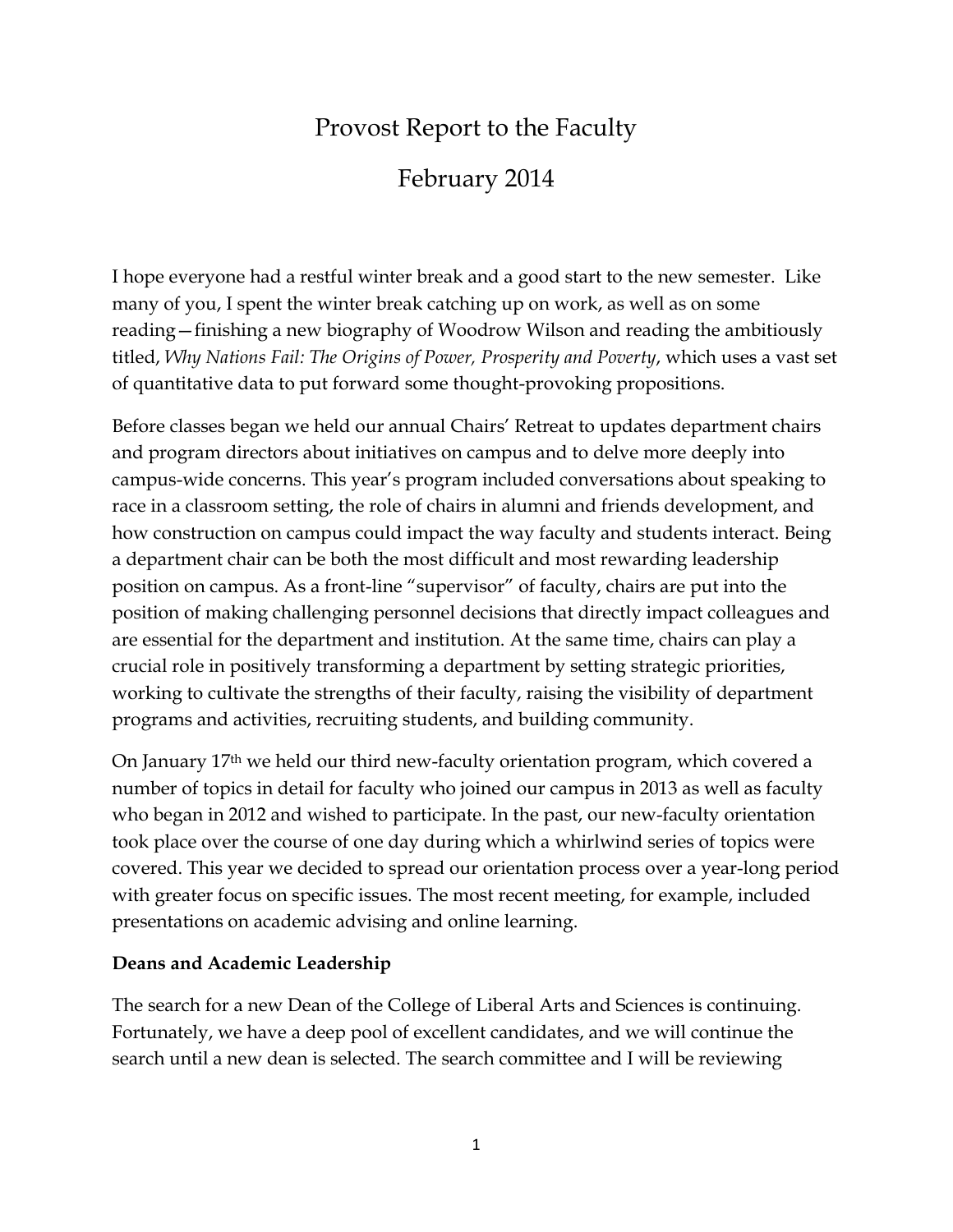potential candidates in the pool, and I have asked the committee to provide me with the names of additional candidates for campus visits.

As all of you know by now, I closed the search for a new Dean of the School of Business. This is certainly disappointing, but I believe we needed a broader and deeper pool of candidates from which to select the next dean. I want to thank Chih-Yang Tsai for stepping up to serve as Interim Dean of Business during this academic year. His leadership has provided a steady hand during this transition period. We will reinitiate the search for a new dean later this spring, as we look to make the School of Business a source of cutting-edge programs in a rapidly changing business world. In the late spring we will also begin the search for a new Dean of Fine & Performing Arts.

The successful conclusion of these searches will be critical to our success as a campus. The days when deans could be content working as middle managers of their schools/colleges are long gone. Deans must still manage their schools, especially in the areas of budgeting, personnel decisions and donor development, as well as provide a compelling vision. However, today's deans must also undertake broader responsibilities as members of a senior academic leadership team, where they are collective decision makers with the provost in developing and advancing the academic mission and strategic priorities of the campus. A successful dean cannot be a mere "advocate" for her/his school but must lead by bringing forward ideas and initiatives that strengthen both the school and College. As a direct report to the provost, deans participate in a broad range of institutional discussions and decision making, requiring them to maintain perspective on the entire range of the College's activities, including different forms of service, academic programs, scholarship/creative activities and the centrality of our educational mission. These are great challenges, but our schools and our institution offer great strengths and assets that make such leadership positions very attractive.

### **Sabbaticals**

The long-awaited resumption of one-semester sabbatical leaves at full salary resulted in a significantly larger pool of applicants than in the recent past. Last year we received 21 sabbatical applications compared with 38 this year. This is a significant divergence from recent patterns when the number of applications aligned closely with available sabbatical funding. Though the number of sabbaticals funded this year is in line with those of recent years, given the larger number of applicants, the success rate was lower.

As I noted in my August 2013 sabbatical call letter, "To ensure that we are able to award as many sabbaticals as possible within our budgetary limits, there must be an equitable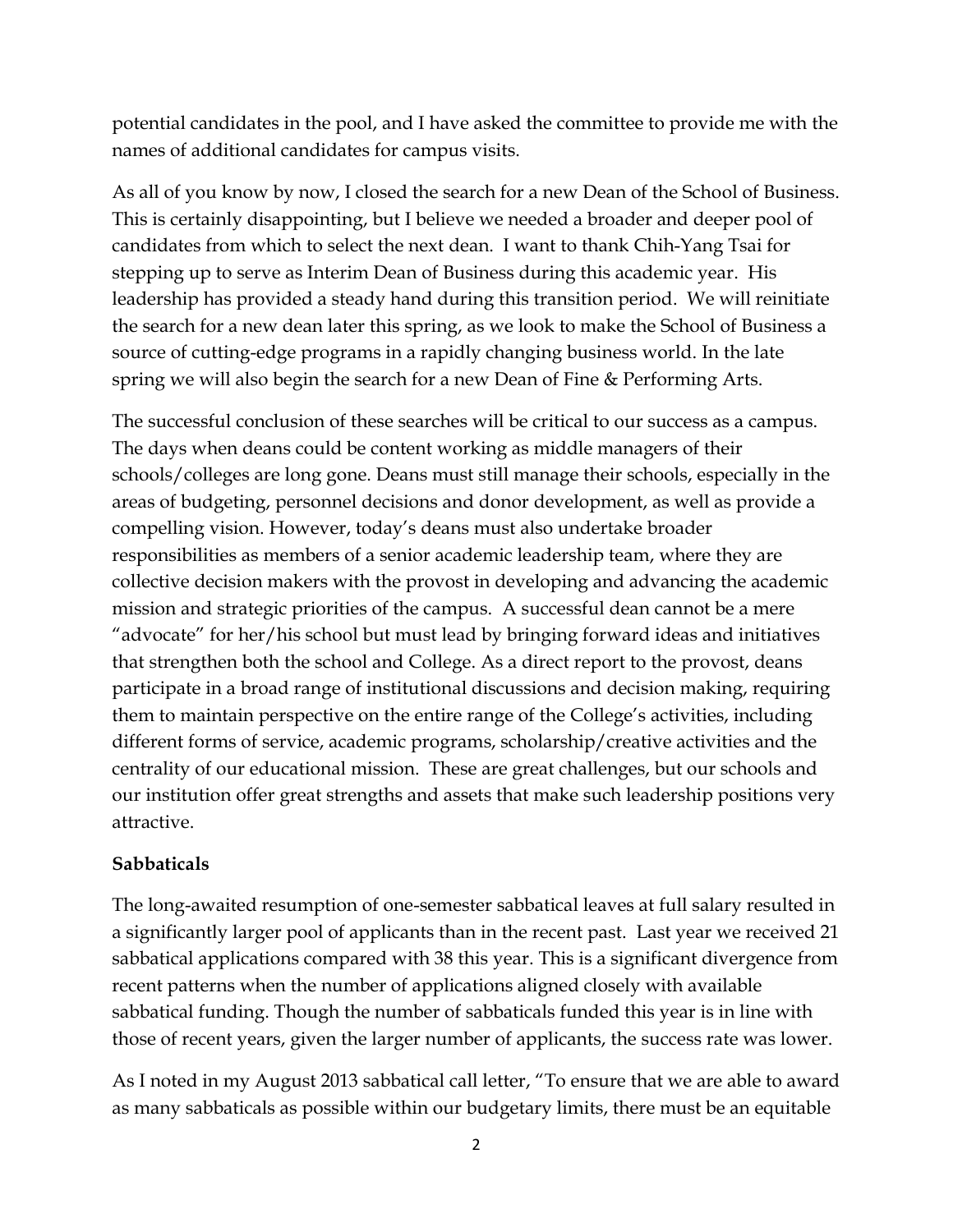basis for evaluating applications." To that end, I worked with CRAL to highlight four key factors to inform the committee's application review and recommendations: 1) value to the campus and professional growth, 2) appropriate time to meet goals, 3) reasonable and realistic work plan and, 4) positive past performance and/or potential for success. The committee's recommendations followed their traditional categories of "strongly recommended," "recommended," "recommended with reservations," and "not recommended." I considered CRAL's recommendations in light of my own assessment of sabbatical application files and the agreed-upon factors before sharing my recommendations with the president. The final decisions reflect the highly competitive selection process we anticipated in August: available funding for 2014-15 sabbatical leaves will support all "strongly recommended" applications but leaves many worthy proposals unfunded. I understand the disappointment of those who were not successful during this year's sabbatical award process, and I have asked CRAL to share feedback about individual proposals in the hope that it will help faculty prepare for next year's round of sabbatical awards.

### **Resource Allocation**

All indications are that we will be getting far fewer funds to allocate for new priorities than in the past several years. In light of this, the Academic Deans Council reviewed and discussed 33 requests for recurring allocations from schools, and five such allocations from other academic units. As I read through the requests, I found most to be meritorious, with a basis in real needs. It is clear to me that schools and departments gave careful thought in crafting these requests. Based on priorities outlined in the strategic plan, dean recommendations, and the provost criteria I laid out last year, I will be prioritizing requests for cabinet consideration. It is likely however that we will be funding significantly fewer requests than last year.

### **Equity, Compression & Stipend Review**

Last semester my office began a review of Chair/Director stipends. There appeared to be no clear or consistent documentation to support these stipends and how they were developed. This is apparently the first comprehensive salary analysis done in Academic Affairs, at least in the recent past.

In undertaking this analysis, we identified several key metrics that allow us to compare departments, including number of full-time and part-time faculty, TA/GA, and staff supervised; credit hours attempted and completed; and majors in the program or department. These criteria have been applied to all departments and programs,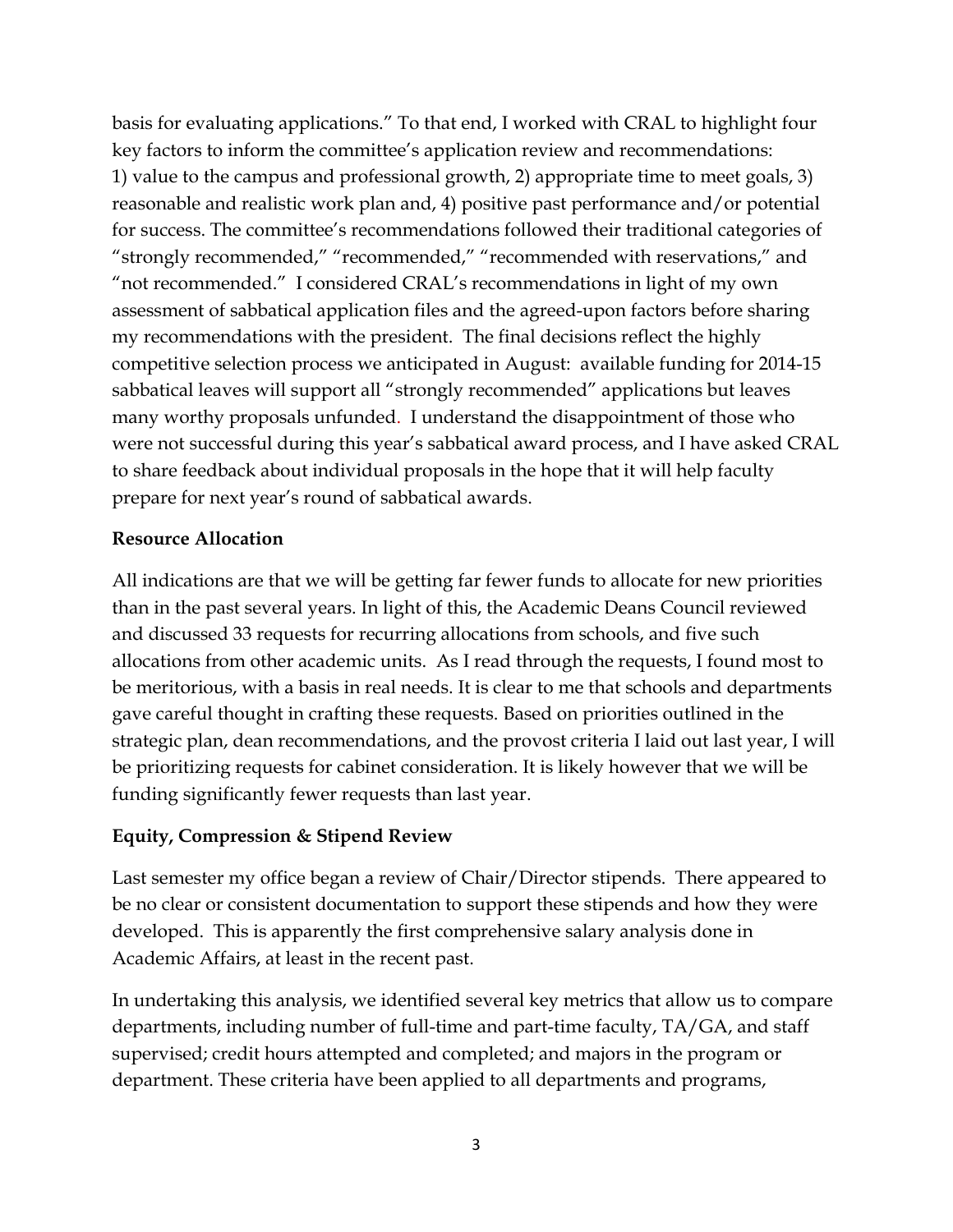resulting in some changes in chair/director compensation that will soon be communicated.

The complexity of the analysis of chair compensation has drawn our attention to the need to review other salaries across departments. Initial impressions indicate that some compression or other disparate impacts may have emerged over time and been influenced by such factors as fiscal restrictions and inconsistent starting salaries. We expect compensation reviews to continue, and as we move forward, I ask that chairs and deans join me in paying more conscious and careful attention to starting salaries and salary ranges, balancing the need to remain competitive with the need to consider budget realities. We must understand that some critical adjustments may happen in the short term, while others will require substantial and sustained expenditure of resources, perhaps over a number of years.

We hope that this analysis will lead to establishing best practices that can better shape hiring and retention throughout the institution. This work is being done in recognition of the time and dedication of chairs, program directors, and faculty in general, and it reflects our desire to support their continued service in and outside of the classroom.

#### **Academic Rigor**

Over the last few months, Vice President L. David Eaton has shared with deans, chairs, and others data from the Admitted Students Survey, which indicate student perceptions of New Paltz and other institutions to which our students applied. While New Paltz was most associated with such characteristics as "fun," "friendly," and "comfortable," our major competitors – including Binghamton, Albany, Geneseo and others – were viewed as more "challenging," "intellectual," and having a strong "academic reputation." As President Christian noted in his January report, although this is not a fair representation of our standing, it is the perception of our campus, and perceptions matter, especially as we try to attract students with strong academic records to New Paltz.

The survey should serve as a wake-up call to all of us to sharpen our focus on academic excellence and a rigorous intellectual experience for our students. We need to recommit ourselves to fostering an educational experience inside and outside of the classroom that prioritizes ideas, inquiry and discovery. This commitment must be expressed in our everyday discourse with students, colleagues, parents, business and government leaders in the state. It also requires that we challenge our students to work hard – to do their very best – so that they can realize their full potential. An appropriate opportunity to engage in this discussion will be during the presentation of the new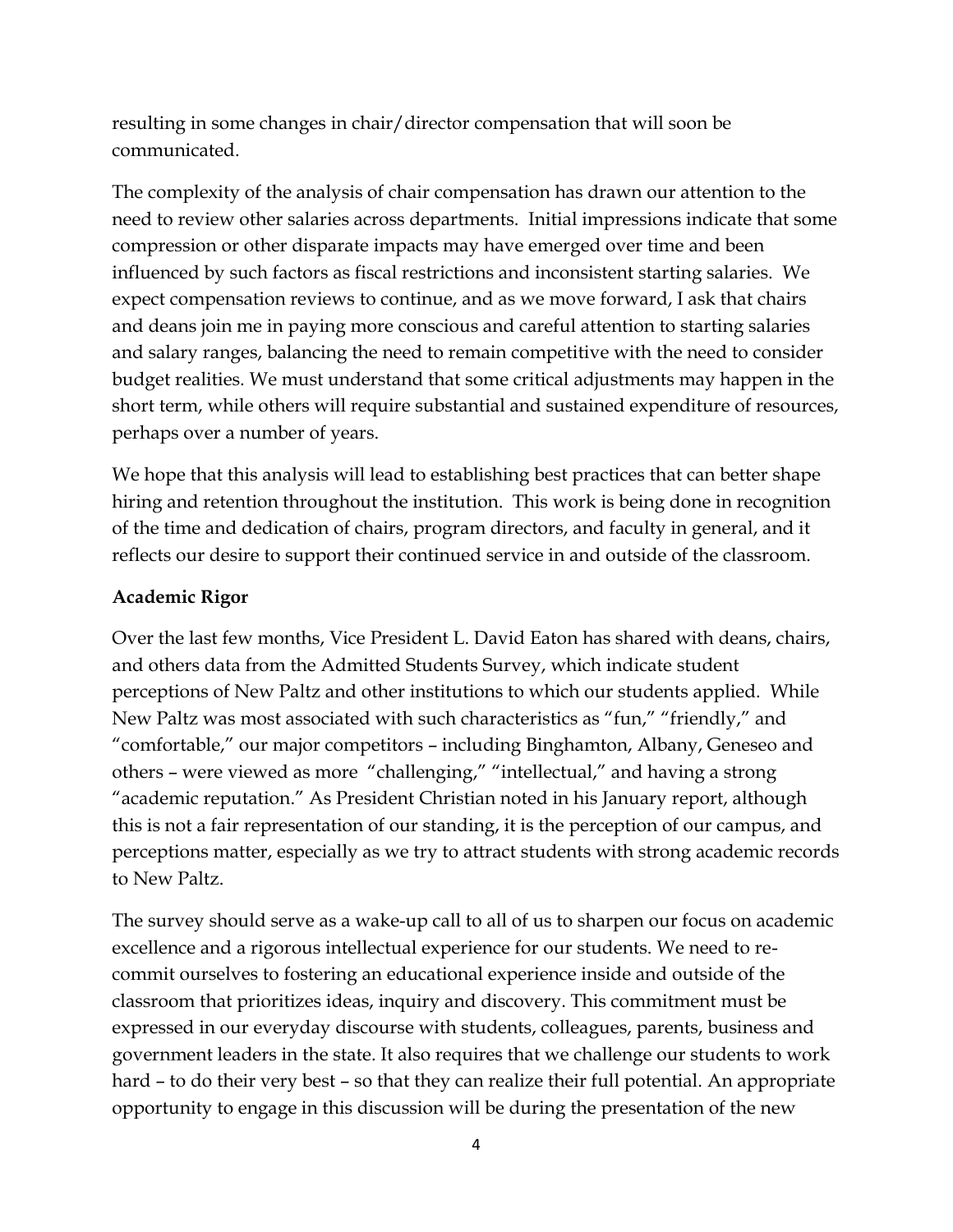Liberal Education curriculum. As we look towards these recommendations we should ask ourselves whether the proposals provide the academically rigorous experience we want our students to have during their time at New Paltz.

We must think hard about the pedagogy we employ and the assignments we require: Do they push our students to do their best work? Are they challenging the assumptions and expectations our students have when they enter New Paltz? I know this is a difficult task in an era of grade inflation, but it is a necessary task. If we are to continue to attract and retain high-performing students in a highly competitive environment, we must commit ourselves to setting high expectations for our students. Clearly our major competitors are doing so – and succeeding.

## **Working Group on Race, Gender and Identity**

At the Chairs' Retreat in mid-January, I invited Professors Karanja Keita Carroll and Anne Roschelle, along with Tanhena Pacheco Dunn, to discuss how faculty can engage issues of race and gender in the classroom, particularly in light of a number of racist incidents on campus during the fall. The discussions that took place engaged everyone present and reinforced my belief that there is a real hunger among faculty for both dialogue and concrete programming on race and gender. As I mentioned in my November report to the faculty, we need to have a group of faculty who work with colleagues across campus to engage them on these issues. I am currently in the process of reaching out to faculty who can help accomplish this important initiative. Over the coming weeks, this group will discuss how we can best develop academic programming (coursework and other curricular elements), organize forums and other activities across campus that foster dialogue and understanding of race, gender and identity, and empower our faculty to talk about these issues in the classroom.

### **Communication & Media**

The Department of Communication & Media has faced a variety of challenges in recent years, many of which stem from a substantial growth in majors and the impact of external change on its fields of study. Last semester, full-time faculty within the department reached out for assistance in addressing ongoing concerns about productive academic exchange and effective student support. In response, Interim Dean Stella Deen and Tanhena Pacheco Dunn met with individual faculty, and their conversations illuminated current challenges as well as historical issues that have affected department members' ability to effectively carry out their work. These conversations, along with similar discussions in the past, have led to a recommendation to divide Communication & Media into two departments, one encompassing